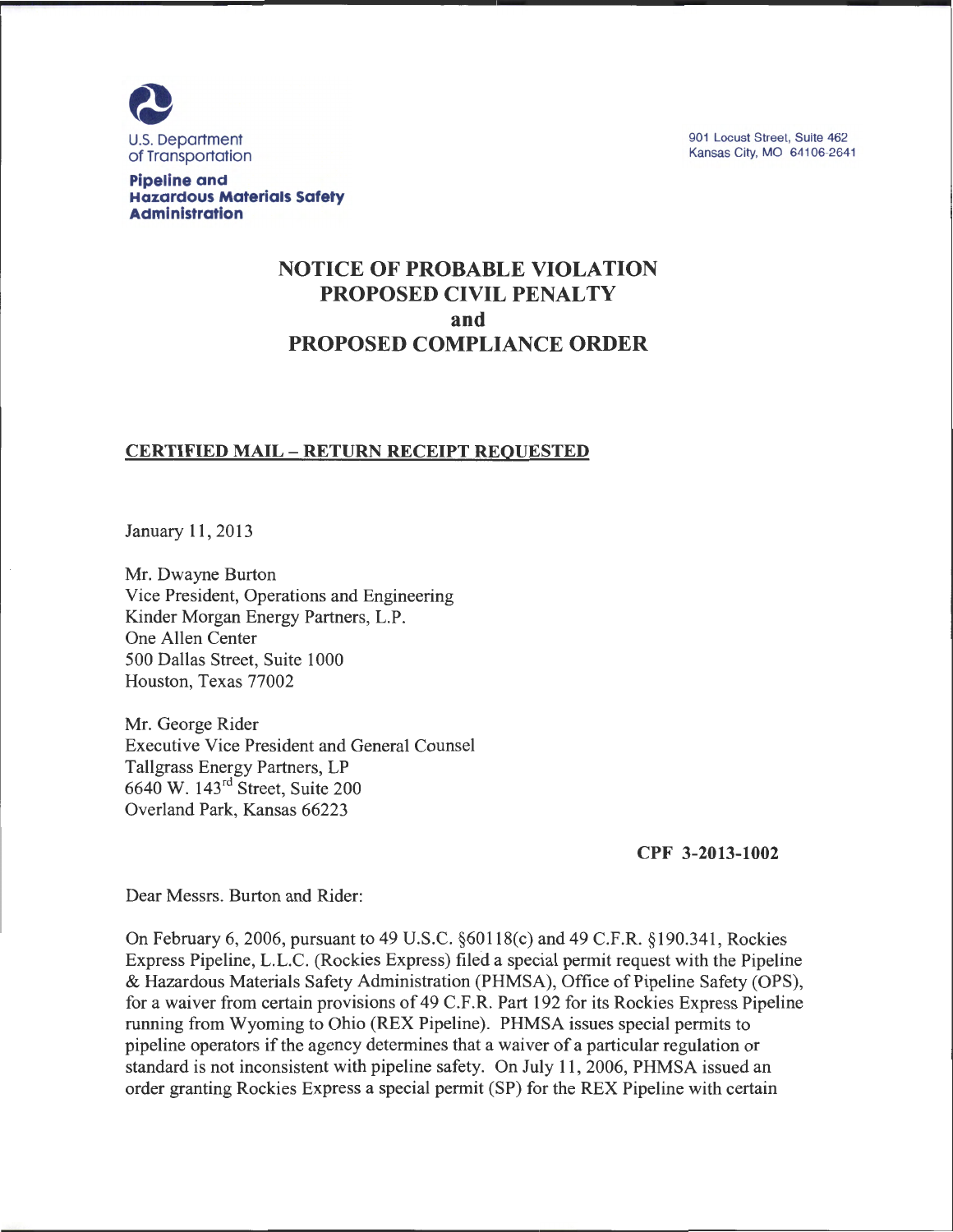conditions and limitations (SP Order). *See Docket number:* PHMSA-2006-23998 Notice 2. On May 16, 2009, PHMSA was notified of a release of gas from the REX Pipeline downstream of its Bertrand, Nebraska, compressor station which met the reporting criteria of Condition 25 of the special permit. On July 14-16, 2009, a representative of the PHMSA pursuant to Chapter 601 of 49 United States Code, investigated the report involving a release and inspected the pipeline facilities and records of Rockies Express' Bertrand, Nebraska, compressor station to determine the company's compliance with the SP Order.

On April1-15, and July 11-15,2011, representatives ofPHMSA pursuant to Chapter 601 of 49 United States Code inspected the REX Pipeline from the Mexico, Missouri, Compressor Station to the Indiana/Ohio border facilities to determine the company's compliance with the SP Order.

As a result of the inspections, it appears that Rockies Express has committed probable violations ofthe SP Order. As stated in 49 C.F.R. §190.203(f), when information obtained from an inspection indicates that further OPS action is warranted, OPS may initiate one or more enforcement proceedings prescribed in §190.207 through §190.235.

The items inspected and the probable violation(s) are:

#### **1. Condition 15.**

### **Overpressure Protection Control: Mainline pipeline overpressure protection must be limited to a maximum of 104 percent MAOP.**

Bertrand Compressor Station: Rockies Express allowed its pipeline pressure to exceed 104 percent MAOP by failing to limit its overpressure protection in accordance with SP Condition 15 at the Bertrand Compressor Station. On May 16, 2009, Rockies Express exceeded 104 percent of MAOP in the mainline pipeline segment between its Bertrand Compressor Station and downstream mainline valve number 15. After the unintended closure of valve number 15 at approximately 3:42a.m., the station compressor units were automatically shut down because of high discharge pressure alarms with a peak pipeline pressure of 104.6 percent. Rockies Express failed to implement the O&M Procedure 703 for operation under the special permit which required the unit shutdowns to be set to 103 percent for all compressors in the REX pipeline. The overpressure protection set points for those units at Bertrand compressor station in place at the time were set at 105 percent MAOP.

### **2. Condition 15.**

**Overpressure Protection Control: Mainline pipeline overpressure protection must be limited to a maximum of 104 percent MAOP.** 

Blue Mound Compressor Station: Rockies Express did not set its overpressure protection at the Blue Mound Compressor Station to limit the pressure to a maximum of 104 percent MAOP in accordance with SP Condition 15. PHMSA discovered during the 2011 inspection of Rockies Express' Blue Mound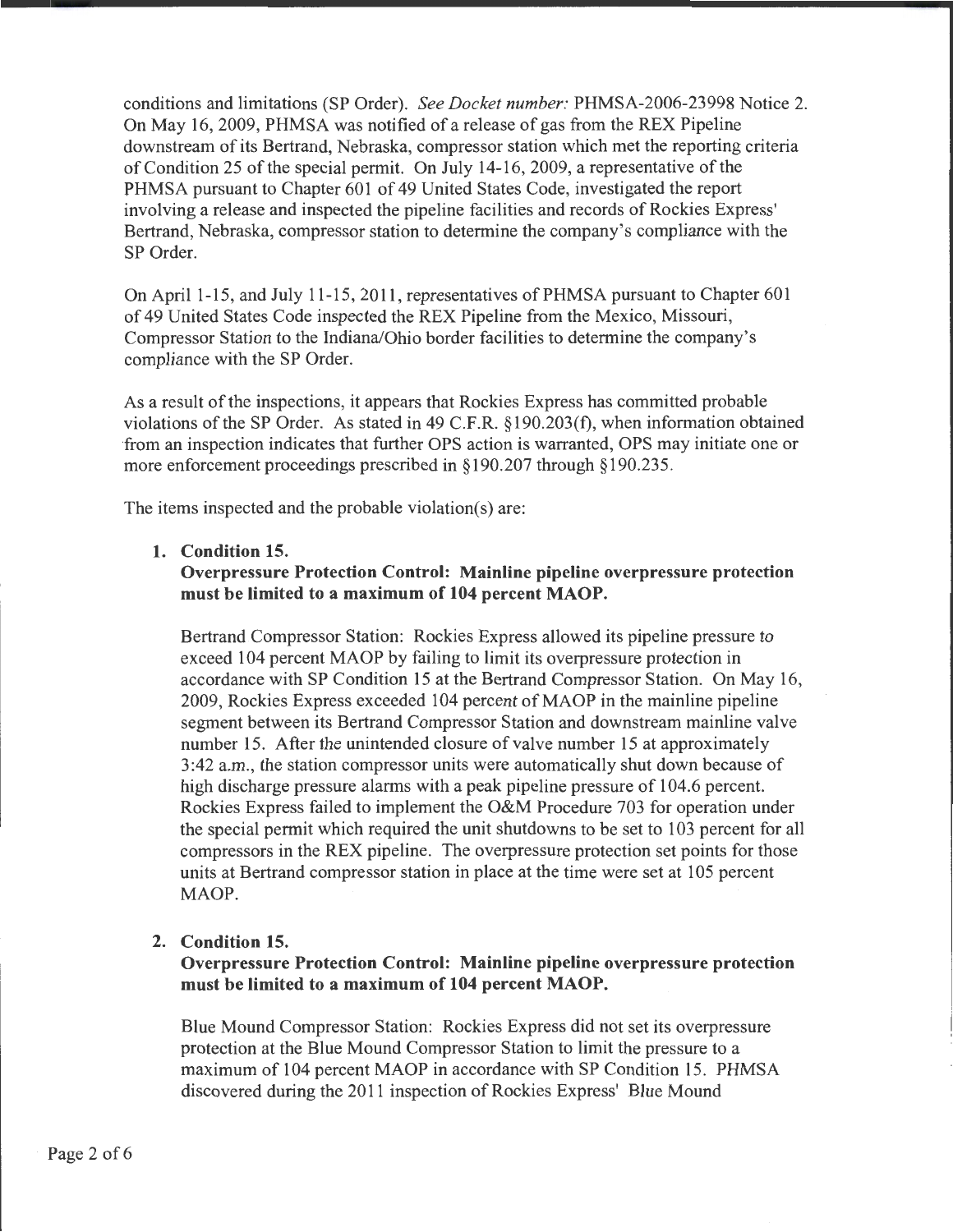Compressor Station that unit shutdown controls were set above 104% of mainline MAOP. The September 15, 2010, inspection records for Blue Mound listed the "as found" and "as left" set points at 105 percent MAOP for all five compressor station units. The Blue Mound unit shutdowns remained out of compliance until they were reset to 103 percent of MAOP on April 20, 2011.

### 3. Condition 24.

SCADA Procedures: A detailed procedure for establishing and maintaining accurate SCADA set points must be established to ensure the pipeline operates within acceptable design limits at all times.

Rockies Express failed to establish a detailed procedure for establishing and maintaining SCADA set points within acceptable design limits for all operating modes. On May 16, 2009, Rockies Express was allowed to operate under local control at the Bertrand Compressor station. Although SCADA controllers were monitoring the pipeline system, the pipeline was operated above acceptable design limits, ultimately exceeding MAOP and allowable overpressure protection of 104 percent. The procedures *(O&M 703 section 3.3.2.1.d, O&M 1103 section 3, Bertrand unit "Start Procedure"*) did not accurately define SCADA set points for operating within acceptable design limits when in local mode.

### 4. Condition 28.

Gas Quality Monitoring and Control: An acceptable gas quality monitoring and mitigation program must be instituted to not exceed the following limits: Special Permit Condition # 28a:

H2S (4 grains maximum);

Special Permit Condition # 28b:

C02 (3 percent maximum);

Special Permit Condition # 28c:

H20 (less than or equal to 7 pounds per million standard cubic feet and no free water); and

Special Permit Condition # 28d:

Other deleterious constituents that may impact the integrity of the pipeline must be instituted. Filters/separators must be installed at locations where gas is received into the pipeline to minimize the entry of contaminants and to protect the integrity of downstream pipeline segments. Gas quality monitoring equipment must be installed to permit the operator to manage the introduction of contaminants and free liquids into the pipeline.

Rockies Express did not institute its gas quality monitoring and control program in a manner that mitigated the entry of contaminants and ensured that the contaminants did not exceed the limits prescribed in SP Condition 28. The SCADA system recorded a total of 870 alarms indicating the gas quality exceeded the maximum limit, yet no mitigation measures were taken.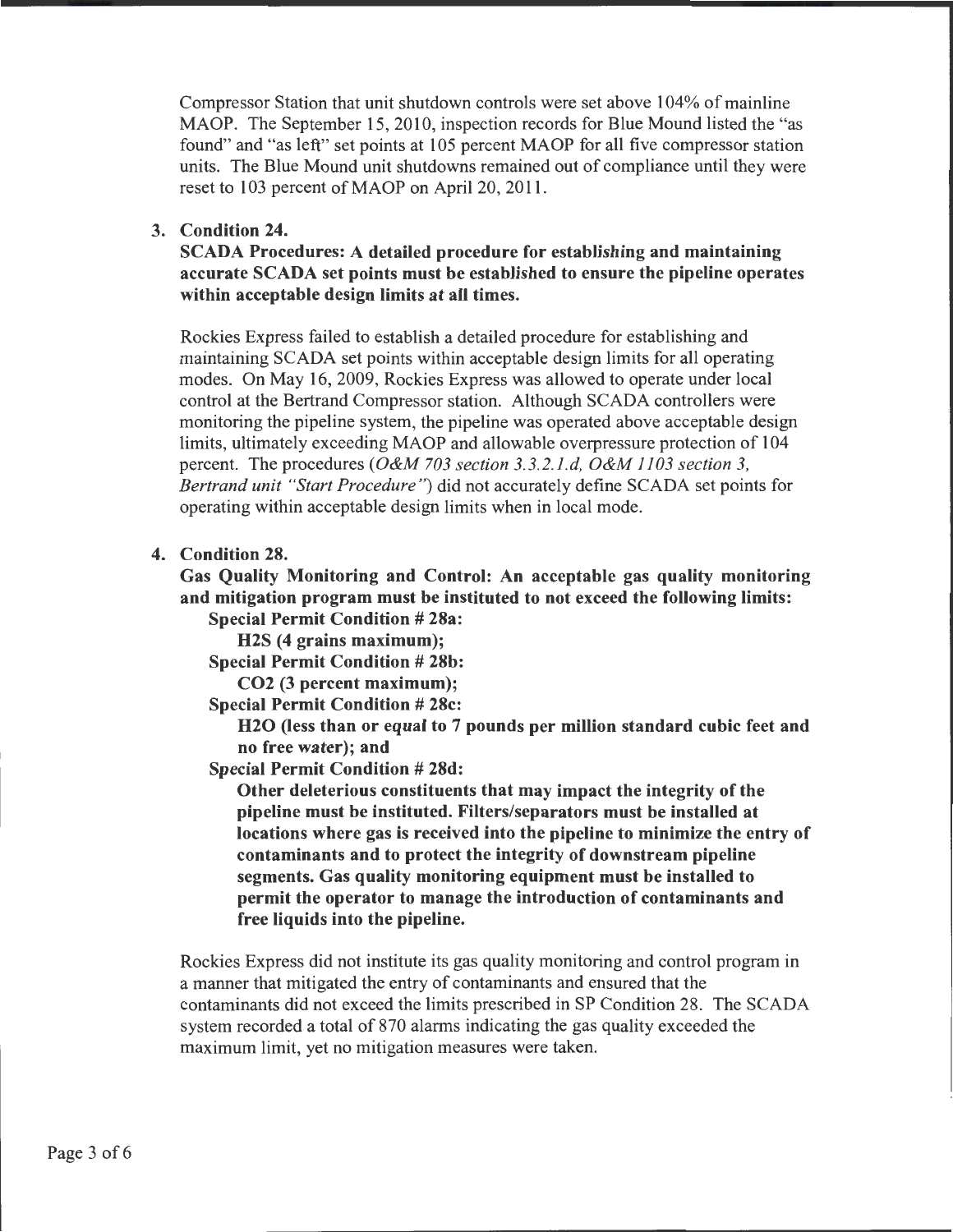## **5. Condition 24**

## **SCADA Procedures: A detailed procedure for establishing and maintaining accurate SCADA set points must be established to ensure the pipeline operates within acceptable design limits at all times.**

Rockies Express failed to establish a detailed procedure to ensure accurate SCAD A set points for its gas quality monitoring and control program were maintained. The accuracy of SCADA set points was not verified during, after, or as a result of calibrations on equipment required for monitoring the gas quality limits prescribed in SP Condition 28.

### Proposed Civil Penalty

Under 49 United States Code, §60122, you are subject to a civil penalty not to exceed \$200,000 for each violation for each day the violation persists up to a maximum of \$2,000,000 for any related series of violations. For violations occurring prior to January 4, 2012, the maximum penalty may not exceed \$100,000 per violation per day, with a maximum penalty not to exceed \$1,000,000 for a related series of violations. The Compliance Officer has reviewed the circumstances and supporting documentation involved in the above probable violation(s) and has recommended that you be preliminarily assessed a civil penalty of \$67,400 as follows:

| Item number | <b>PENALTY</b> |
|-------------|----------------|
|             | \$28,700       |
|             | \$38,700       |

### Proposed Compliance Order

With respect to item numbers 3, 4 and 5 pursuant to 49 United States Code §60118(b), the Pipeline and Hazardous Materials Safety Administration proposes to issue a Compliance Order to Rockies Express Pipeline, LLC. Please refer to the *Proposed Compliance Order,*  which is enclosed and made a part of this Notice.

### Response to this Notice

Enclosed as part of this Notice is a document entitled *Response Options for Pipeline Operators in Compliance Proceedings.* Please refer to this document and note the response options. Be advised that all material you submit in response to this enforcement action is subject to being made publicly available. If you believe that any portion of your responsive material qualifies for confidential treatment under 5 U.S.C. 552(b), along with the complete original document you must provide a second copy of the document with the portions you believe qualify for confidential treatment redacted and an explanation of why you believe the redacted information qualifies for confidential treatment under 5 U.S.C. 552(b). If you do not respond within 30 days of receipt of this Notice, this constitutes a waiver of your right to contest the allegations in this Notice and authorizes the Associate Administrator for Pipeline Safety to find facts as alleged in this Notice without further notice to you and to issue a Final Order.

In your correspondence on this matter, please refer to **CPF 3-2013-1002** and for each document you submit, please provide a copy in electronic format whenever possible.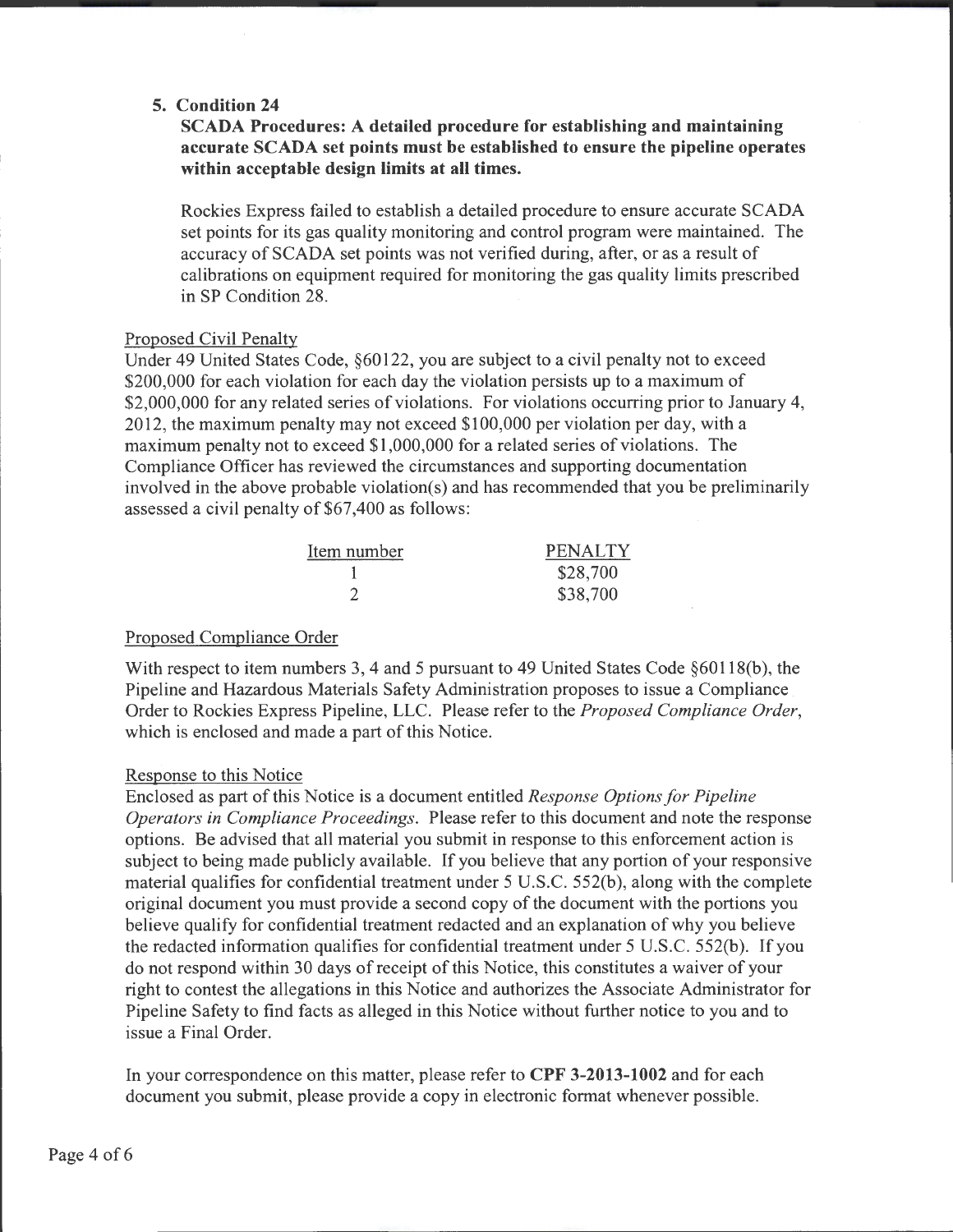### Right to Modify, Suspend, or Revoke a Special Permit

Issuance of this enforcement action does not preclude PHMSA's authority to seek modification, suspension or revocation of the special permit issued under PHMSA-2006- 23998 Notice 2 at any time, as provided in 49 C.F.R.  $\S 190.341(h)(1)$ . (v). If such action is taken, PHMSA will provide Rockies Express Pipeline, LLC with the opportunity to show cause why the proposed action should not be taken.

Sincerely,

~~~~

David Barrett Director, Central Region Pipeline and Hazardous Materials Safety Administration

Enclosures: *Proposed Compliance Order Response Options for Pipeline Operators in Compliance Proceedings*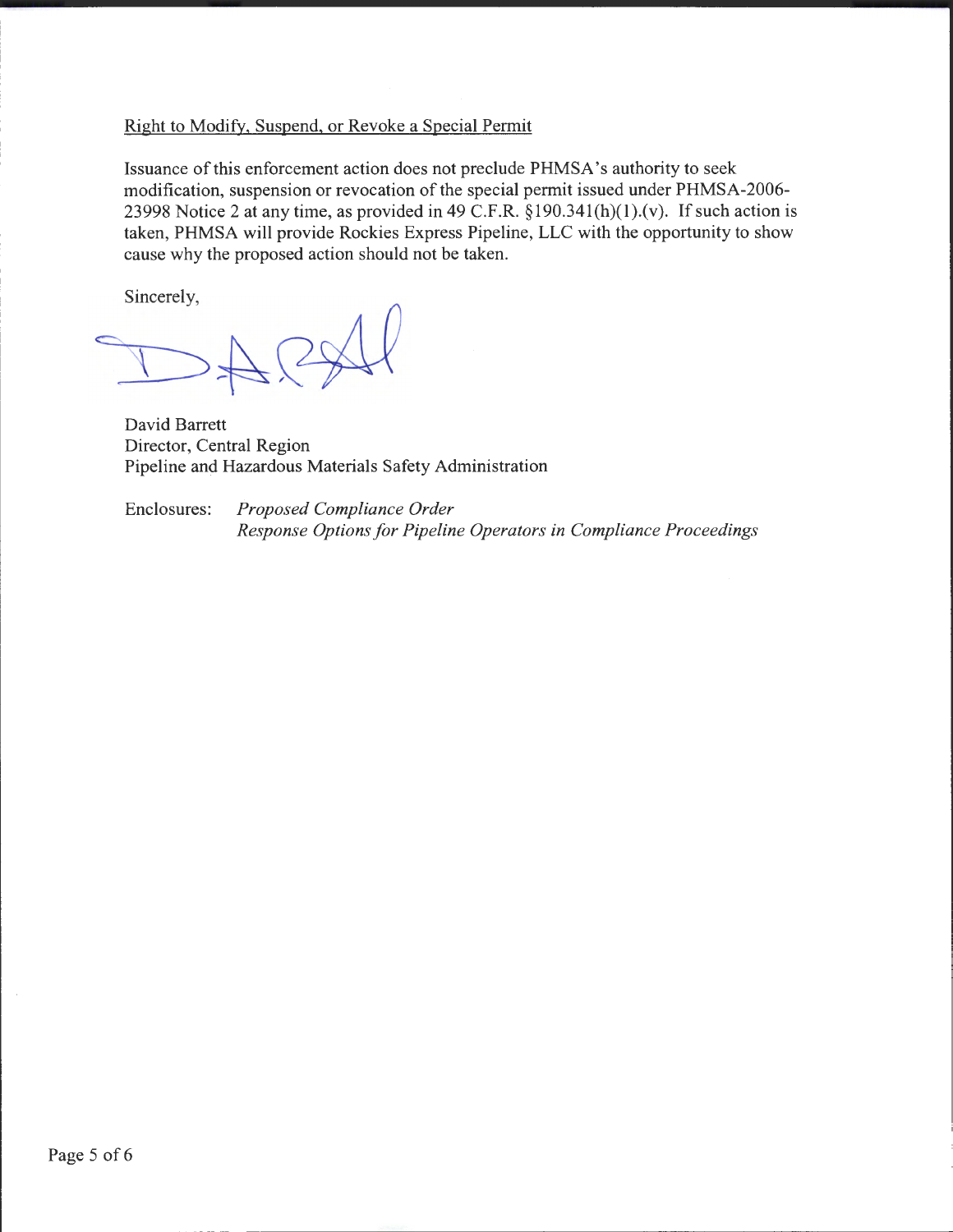# **PROPOSED COMPLIANCE ORDER**

Pursuant to 49 United States Code§ 60118, the Pipeline and Hazardous Materials Safety Administration (PHMSA) proposes to issue to Rockies Express Pipeline, LLC a Compliance Order incorporating the following remedial requirements to ensure compliance with the Special Permit Order issued on July 11, 2006.

- 1. In regard to Item Number 3 of the Notice pertaining to procedures for SCADA set points and operation within acceptable design limits at all times, Rockies Express Pipeline, LLC must, within 30 days of receipt of the Final Order, develop and implement enhanced procedures for pipeline control which ensure that all methods or modes of operation of the pipeline (manual, local, remote, automatic, emergency) have an equivalent level of safety with respect to maintaining mainline pressure set points, or PHMSA may issue a show cause letter modifying, revoking, or suspending the Order issued under PHMSA-2006-23998 Notice 2.
- 2. In regard to Item Number 4 of the Notice pertaining to the requirement for Rockies Express to institute an acceptable gas quality monitoring and mitigation program to not exceed the established limits, Rockies Express must, within 90 days of receipt of the Final Order, institute a program to monitor and mitigate gas quality problems which requires a documented investigation and mitigating actions whenever the limits are exceeded, or PHMSA may issue a show cause letter modifying, revoking, or suspending the Order issued under PHMSA-2006-23998 Notice 2.
- 3. In regard to Item Number 5 of the Notice pertaining to the requirement for Rockies Express to establish and maintain accurate SCADA set points for gas quality, Rockies Express must, within 90 days of the receipt of the Final Order, develop detailed procedures for ensuring that SCADA set points are calibrated on a point-to-point basis with all field equipment used to monitor the pipeline or PHMSA may issue a show cause letter modifying, revoking, or suspending the Order issued under PHMSA-2006-23998 Notice 2.
- 4. Submit the results of the Proposed Compliance Order Items above to David Barrett, Director, Central Region.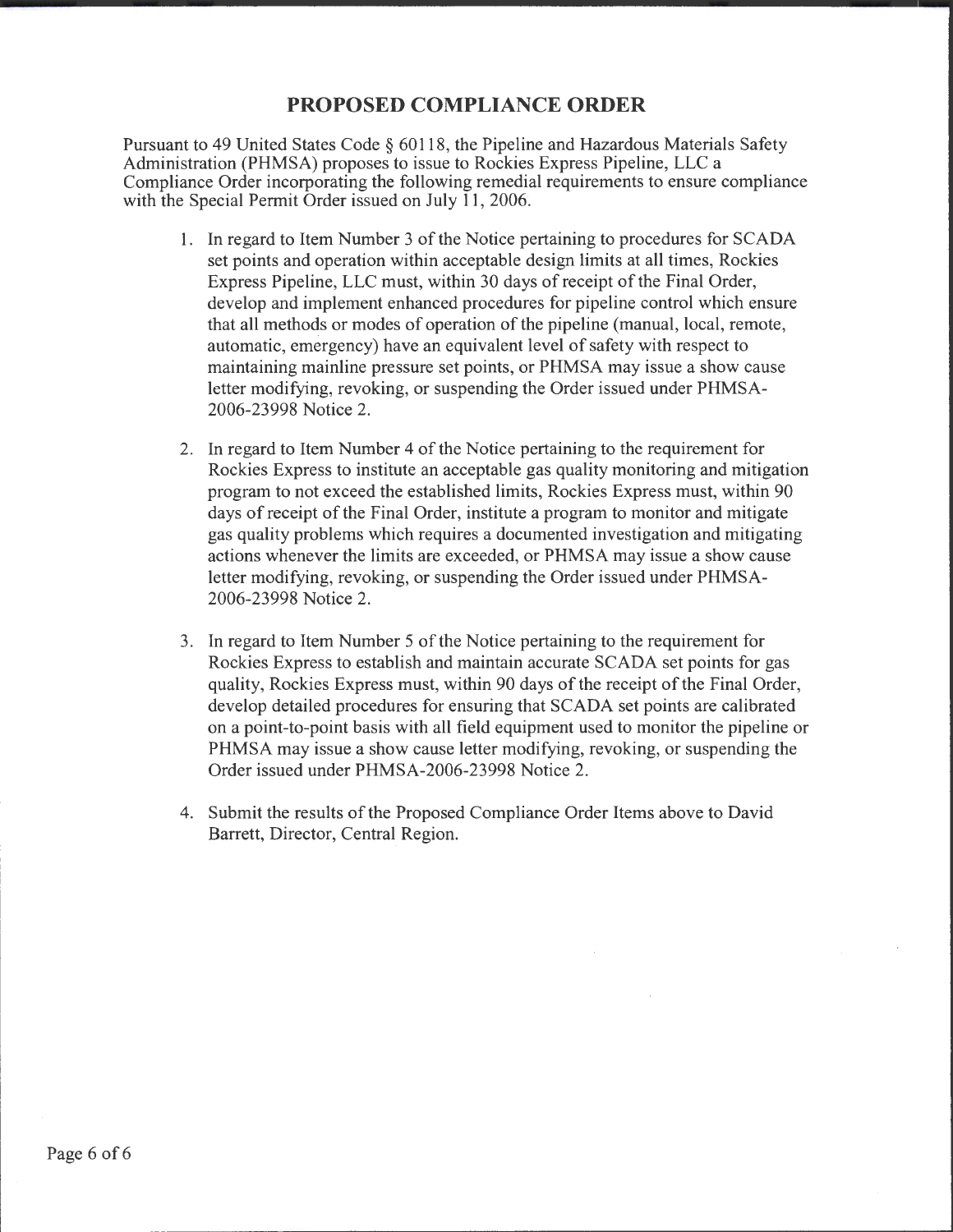# **PROPOSED COMPLIANCE ORDER**

Pursuant to 49 United States Code § 60118, the Pipeline and Hazardous Materials Safety Administration (PHMSA) proposes to issue to Rockies Express Pipeline, LLC a Compliance Order incorporating the following remedial requirements to ensure compliance with the Special Permit Order issued on July 11, 2006.

- 1. In regard to Item Number 3 of the Notice pertaining to procedures for SCADA set points and operation within acceptable design limits at all times, Rockies Express Pipeline, LLC must, within 30 days of receipt of the Final Order, develop and implement enhanced procedures for pipeline control which ensure that all methods or modes of operation of the pipeline (manual, local, remote, automatic, emergency) have an equivalent level of safety with respect to maintaining mainline pressure set points, or PHMSA may issue a show cause letter modifying, revoking, or suspending the Order issued under PHMSA-2006-23998 Notice 2.
- 2. In regard to Item Number 4 of the Notice pertaining to the requirement for Rockies Express to institute an acceptable gas quality monitoring and mitigation program to not exceed the established limits, Rockies Express must, within 90 days of receipt of the Final Order, institute a program to monitor and mitigate gas quality problems which requires a documented investigation and mitigating actions whenever the limits are exceeded, or PHMSA may issue a show cause letter modifying, revoking, or suspending the Order issued under PHMSA-2006-23998 Notice 2.
- 3. In regard to Item Number 5 of the Notice pertaining to the requirement for Rockies Express to establish and maintain accurate SCADA set points for gas quality, Rockies Express must, within 90 days of the receipt of the Final Order, develop detailed procedures for ensuring that SCADA set points are calibrated on a point-to-point basis with all field equipment used to monitor the pipeline or PHMSA may issue a show cause letter modifying, revoking, or suspending the Order issued under PHMSA-2006-23998 Notice 2.
- 4. Submit the results of the Proposed Compliance Order Items above to David Barrett, Director, Central Region.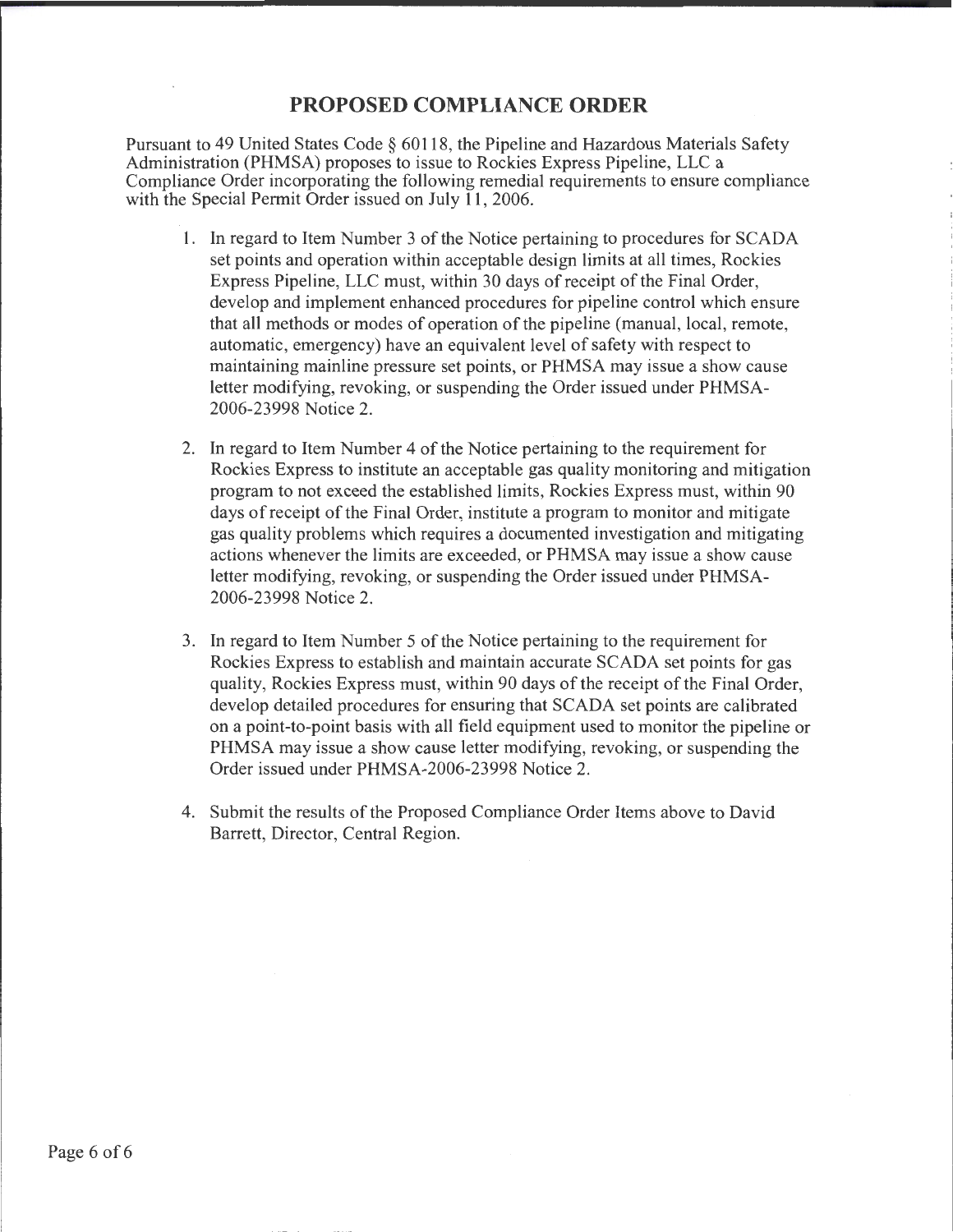# **Response Options for Pipeline Operators in Compliance Proceedings**

The requirements of 49 C.F.R. Part 190, Subpart B (§§ 190.201–190.237) govern response to Notices issued by a Regional Director, Pipeline and Hazardous Materials Safety Administration (PHMSA).

Be advised that all material submitted by a respondent in response to an enforcement action is subject to being made publicly available. If you believe that any portion of your responsive material qualifies for confidential treatment under 5 U.S.C. 552(b), along with the complete original document you must provide a second copy of the document with the portions you believe qualify for confidential treatment redacted and an explanation of why you believe the redacted information qualifies for confidential treatment under 5 U.S.C. 552(b).

# I. **Procedures for Responding to a NOTICE OF PROBABLE VIOLATION:**

Within 30 days of receipt of a Notice of Probable Violation, the respondent shall respond to the Regional Director who issued the Notice in the following way:

- a. When the Notice contains a proposed **CIVIL PENALTY\*** --
	- 1. If you are not contesting any violations alleged in the Notice, pay the proposed civil penalty and advise the Regional Director of the payment. This authorizes PHMSA to issue an order making findings of violation and upon confirmation that the payment has been received PHMSA will close the case with prejudice to the respondent. Payment terms are outlined below;
	- 2. If you are not contesting any violations alleged in the Notice but wish to submit written explanations, information, or other materials you believe warrant mitigation of the civil penalty, you may submit such materials. This authorizes PHMSA to make findings and to issue a Final Order assessing a penalty amount up to the amount proposed in the Notice. Refer to 49 C.F.R. § 190.225 for assessment considerations, which include the respondent's ability to pay and the effect on the respondent's ability to stay in business, upon which civil penalties are based;
	- 3. If you are contesting one or more of the items in the Notice but are not requesting an oral hearing, submit a written response to the allegations and/or seek elimination or mitigation of the proposed civil penalty; or
	- 4. Request a hearing as described below to contest the allegations and/or proposed assessment of a civil penalty.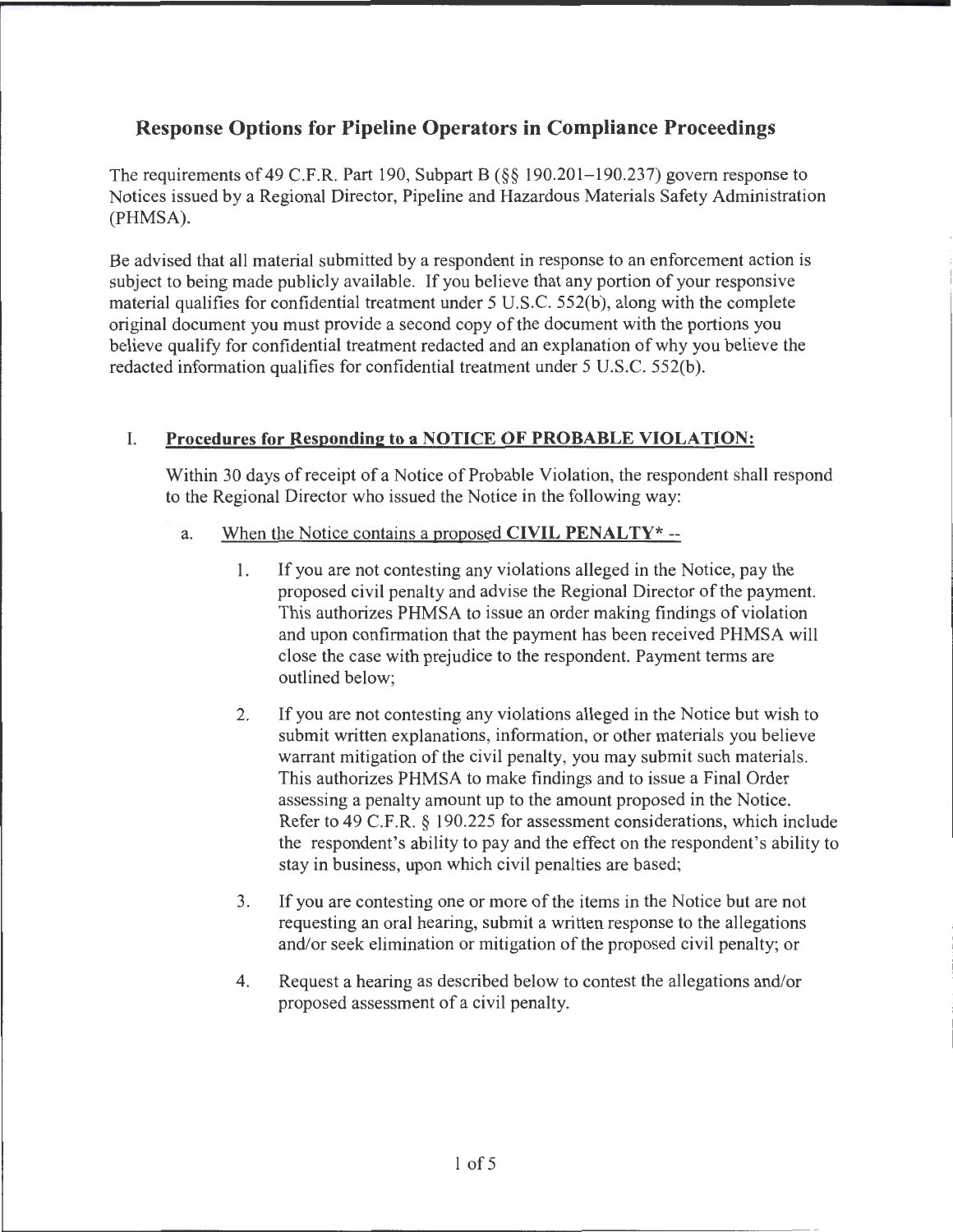## b. When the Notice contains a proposed **COMPLIANCE ORDER\*--**

- 1. If you are not contesting the compliance order, notify the Regional Director that you intend to take the steps in the proposed compliance order;
- 2. If you are not contesting the compliance order but wish to submit written explanations, information, or other materials you believe warrant modification of the proposed compliance order in whole or in part, or you seek clarification of the terms of the proposed compliance order, you may submit such materials. This authorizes PHMSA to make findings and issue a compliance order;
- 3. If you are contesting the proposed compliance order but are not requesting an oral hearing, submit written explanations, information, or other materials in answer to the allegations in the Notice and stating your reasons for objecting to the proposed compliance order items in whole or in part; or
- 4. Request a hearing as described below to contest the allegations and/or proposed compliance order items.

### c. When the Notice contains a **WARNING ITEM** --

No written response is required. The respondent is warned that if it does not take appropriate action to correct these items, enforcement action will be taken if a subsequent inspection reveals a violation.

\* Failure of the respondent to respond to the Notice within 30 days of receipt constitutes a waiver of the right to contest the allegations in the Notice and authorizes the Associate Administrator for Pipeline Safety to find facts as alleged in the Notice without further notice to the respondent and to issue a Final Order.

### II. **Procedures for Responding to a NOTICE OF AMENDMENT\*--**

Within 30 days of receipt of a Notice of Amendment, the respondent shall respond to the Regional Director who issued the Notice in the following way:

- a. If you are not contesting the Notice, notify the Regional Director of your plans to address the inadequacies identified in the Notice;
- b. If you are not contesting the Notice but wish to submit written explanations, information, or other materials you believe warrant modification of the Notice of Amendment in whole or in part, or you seek clarification of the terms of the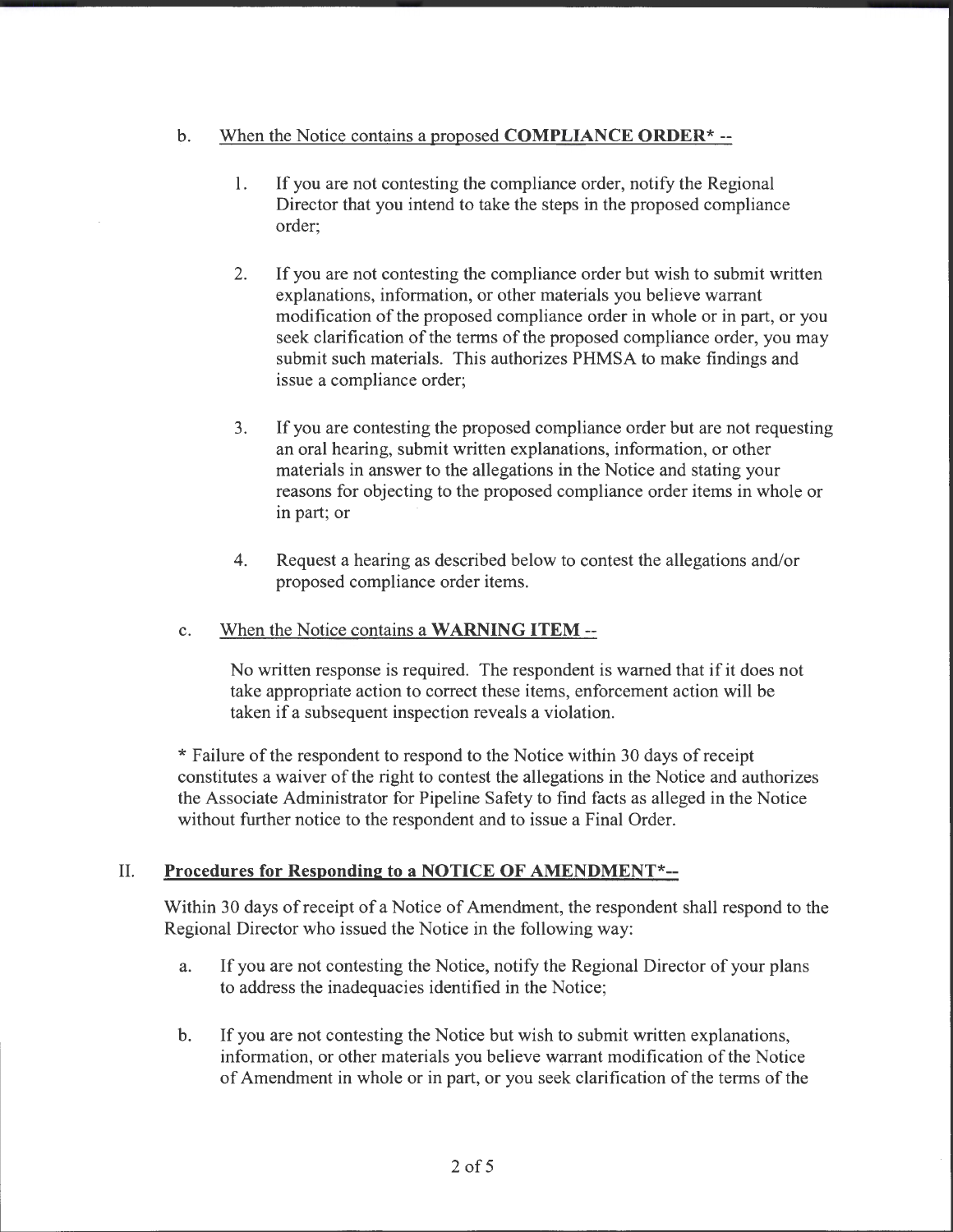Notice of Amendment, you may submit such materials. This authorizes PHMSA to make findings and issue an Order Directing Amendment;

- c. If you are contesting the Notice of Amendment but are not requesting an oral hearing, submit written explanations, information, or other materials in answer to the allegations in the Notice and stating your reasons for objecting to the Notice of Amendment items in whole or in part; or
- d. Request a hearing as described below to contest the allegations in the Notice.

\*Failure ofthe respondent to respond to the Notice within 30 days of receipt constitutes a waiver of the right to contest the allegations in the Notice and authorizes the Associate Administrator for Pipeline Safety to find facts as alleged in the Notice without further notice to the respondent and to issue a Final Order.

### III. **Procedure for Requesting a Hearing**

A request for a hearing must be in writing and accompanied by a statement of the issues that the respondent intends to raise at the hearing. The issues may relate to the allegations, new information, or to the proposed compliance order or proposed civil penalty amount. Refer to 49 C.F.R. § 190.225 for assessment considerations upon which civil penalties are based. A respondent's failure to specify an issue may result in waiver of the right to raise that issue at the hearing. The respondent's request must also indicate whether or not respondent will be represented by counsel at the hearing. Failure to request a hearing in writing within 30 days of receipt of a Notice waives the right to a hearing. In addition, if the amount of the proposed civil penalty or the proposed corrective action is less than \$10,000, the hearing will be held by telephone, unless the respondent submits a written request for an in-person hearing. Complete hearing procedures can be found at 49 C.F.R. § 190.211.

### IV. **Extensions of Time**

An extension of time to prepare an appropriate response to a Notice may be granted, at the agency's discretion, following submittal of a written request to the Regional Director. The request must indicate the amount of time needed and the reasons for the extension. The request must be submitted within 30 days of receipt of the Notice.

### V. **Freedom of Information Act**

Any material provided to PHMSA by the respondent, and materials prepared by PHMSA including the Notice and any order issued in this case, may be considered public information and subject to disclosure under the Freedom of Information Act (FOIA). If you believe the information you are providing is security sensitive, privileged, confidential or may cause your company competitive disadvantages, please clearly identify the material and provide justification why the documents, or portions of a document, should not be released under FOIA. If we receive a request for your material, we will notify you if PHMSA, after reviewing the materials and your provided justification, determines that withholding the materials does not meet any exemption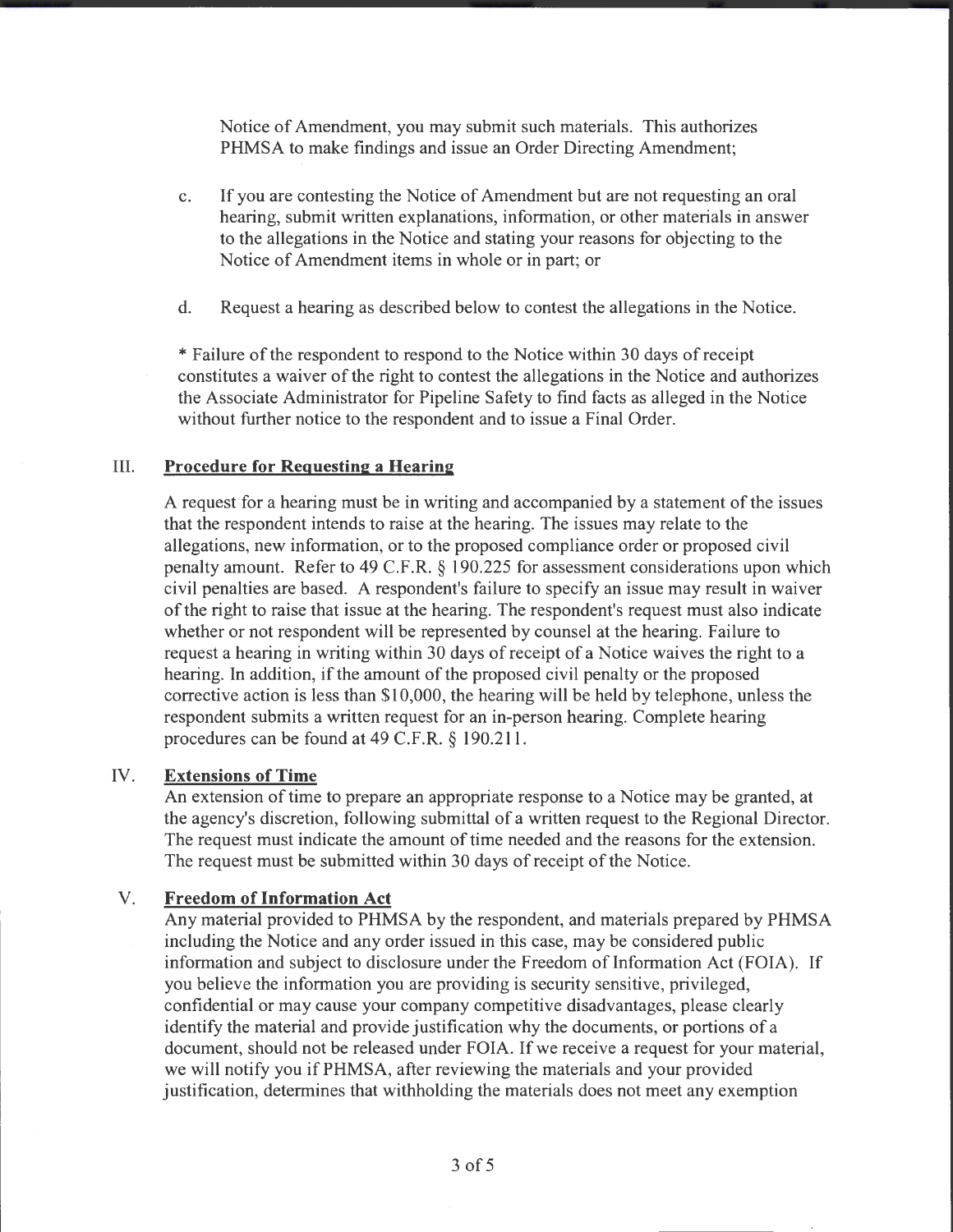provided under the FOIA. You may appeal the agency's decision to release material under the FOIA at that time. Your appeal will stay the release of those materials until a final decision is made.

### VI. **Small Business Regulatory Enforcement Fairness Act Information**

The Small Business and Agricultural Regulatory Enforcement Ombudsman and 10 Regional Fairness Boards were established to receive comments from small businesses about federal agency enforcement actions. The Ombudsman will annually evaluate the enforcement activities and rate each agency's responsiveness to small business. If you wish to comment on the enforcement actions of the Pipeline and Hazardous Materials Safety Administration, call 1-888-REG-FAIR (1-888-734-3247) or go to http://www .sba.gov/ombudsman/dsp \_faq.html.

## VII. **Payment Instructions**

### *Civil Penalty Payments of Less Than \$10,000*

Payment of a civil penalty of less than \$10,000 proposed or assessed, under Subpart B of Part 190 of the Pipeline Safety Regulations can be made by certified check, money order or wire transfer. Payment by certified check or money order (containing the CPF Number for this case) should be made payable to the "Department of Transportation" and should be sent to:

Federal Aviation Administration Mike Monroney Aeronautical Center Financial Operations Division (AMZ-341) P.O. Box 269039 Oklahoma City, OK 73125-4915

Wire transfer payments of less than \$10,000 may be made through the Federal Reserve Communications System (Fedwire) to the account of the U.S. Treasury. Detailed instructions are provided below. Questions concerning wire transfer should be directed to the Financial Operations Division at (405) 954-8893, or at the above address.

### *Civil Penalty Payments of \$10,000 or more*

Payment of a civil penalty of \$10,000 or more proposed or assessed under Subpart B of Part 190 of the Pipeline Safety Regulations must be made wire transfer (49 C.F.R. § 89.21 (b)(3)), through the Federal Reserve Communications System (Fedwire) to the account of the U.S. Treasury. Detailed instructions are provided below. Questions concerning wire transfers should be directed to the Financial Operations Division at ( 405) 954-8893, or at the above address.